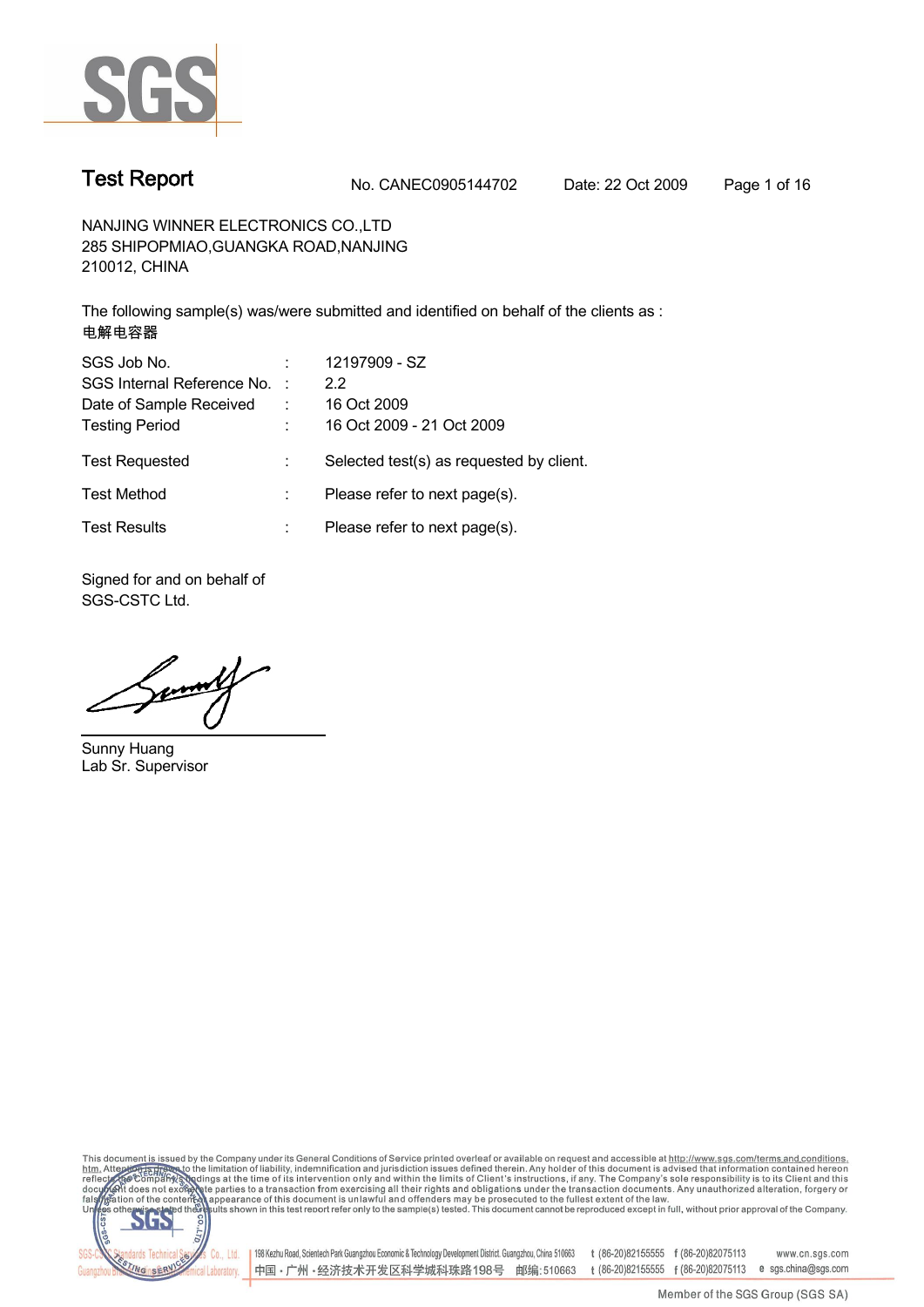

| <b>Test Report</b> | No. CANEC0905144702 | Date: 22 Oct 2009 | Page 2 of 16 |
|--------------------|---------------------|-------------------|--------------|
| Test Results:      |                     |                   |              |
| ID for specimen 1  | CAN09-051447.001    |                   |              |

**Description for specimen 1 : Black plastic w/ white printing (jacket)**

### **Elementary Analysis**

| Test Item(s)                                         | Unit  | Test Method (Reference) | Result | MDL |
|------------------------------------------------------|-------|-------------------------|--------|-----|
| Cadmium (Cd)                                         | mg/kg | IEC 62321:2008, ICP-OES | N.D.   |     |
| Lead (Pb)                                            | mg/kg | IEC 62321:2008, ICP-OES | N.D.   |     |
| Mercury (Hg)                                         | mg/kg | IEC 62321:2008, ICP-OES | N.D.   |     |
| Hexavalent Chromium (CrVI) by<br>alkaline extraction | mg/kg | IEC 62321:2008, UV-Vis  | N.D.   |     |

### **Note:**

**1. mg/kg = ppm 2. N.D. = Not Detected (< MDL) 3. MDL = Method Detection Limit**

### **Flame Retardants**

| Test Item(s)               | Unit  | Test Method (Reference) | Result | <b>MDL</b> |
|----------------------------|-------|-------------------------|--------|------------|
| Sum of PBBs                | mg/kg |                         | N.D.   |            |
| Monobromobiphenyl          | mg/kg | IEC 62321:2008, GC-MS   | N.D.   | 5          |
| Dibromobiphenyl            | mg/kg | IEC 62321:2008, GC-MS   | N.D.   | 5          |
| Tribromobiphenyl           | mg/kg | IEC 62321:2008, GC-MS   | N.D.   | 5          |
| Tetrabromobiphenyl         | mg/kg | IEC 62321:2008, GC-MS   | N.D.   | 5          |
| Pentabromobiphenyl         | mg/kg | IEC 62321:2008, GC-MS   | N.D.   | 5          |
| Hexabromobiphenyl          | mg/kg | IEC 62321:2008, GC-MS   | N.D.   | 5          |
| Heptabromobiphenyl         | mg/kg | IEC 62321:2008, GC-MS   | N.D.   | 5          |
| Octabromobiphenyl          | mg/kg | IEC 62321:2008, GC-MS   | N.D.   | 5          |
| Nonabromobiphenyl          | mg/kg | IEC 62321:2008, GC-MS   | N.D.   | 5          |
| Decabromobiphenyl          | mg/kg | IEC 62321:2008, GC-MS   | N.D.   | 5          |
| Sum of PBDEs               | mg/kg |                         | N.D.   |            |
| Monobromodiphenyl ether    | mg/kg | IEC 62321:2008, GC-MS   | N.D.   | 5          |
| Dibromodiphenyl ether      | mg/kg | IEC 62321:2008, GC-MS   | N.D.   | 5          |
| Tribromodiphenyl ether     | mg/kg | IEC 62321:2008, GC-MS   | N.D.   | 5          |
| Tetrabromodiphenyl ether   | mg/kg | IEC 62321:2008, GC-MS   | N.D.   | 5          |
| Pentabromodiphenyl ether   | mg/kg | IEC 62321:2008, GC-MS   | N.D.   | 5          |
| Hexabromodiphenyl ether    | mg/kg | IEC 62321:2008, GC-MS   | N.D.   | 5          |
| Heptabromodiphenyl ether   | mg/kg | IEC 62321:2008, GC-MS   | N.D.   | 5          |
| Octabromodiphenyl ether    | mg/kg | IEC 62321:2008, GC-MS   | N.D.   | 5          |
| Nonabromodiphenyl ether    | mg/kg | IEC 62321:2008, GC-MS   | N.D.   | 5          |
| Decabromodiphenyl ether ## | mg/kg | IEC 62321:2008, GC-MS   | N.D.   | 5          |
|                            |       |                         |        |            |

This document is issued by the Company under its General Conditions of Service printed overleaf or available on request and accessible at http://www.ggs.com/terms.and.conditions.<br>htm. Attention of limitation of liability,



198 Kezhu Road, Scientech Park Guangzhou Economic & Technology Development District. Guangzhou, China 510663 t (86-20)82155555 f (86-20)82075113 中国·广州·经济技术开发区科学城科珠路198号 邮编:510663 t (86-20)82155555 f (86-20)82075113 e sgs.china@sgs.com

www.cn.sgs.com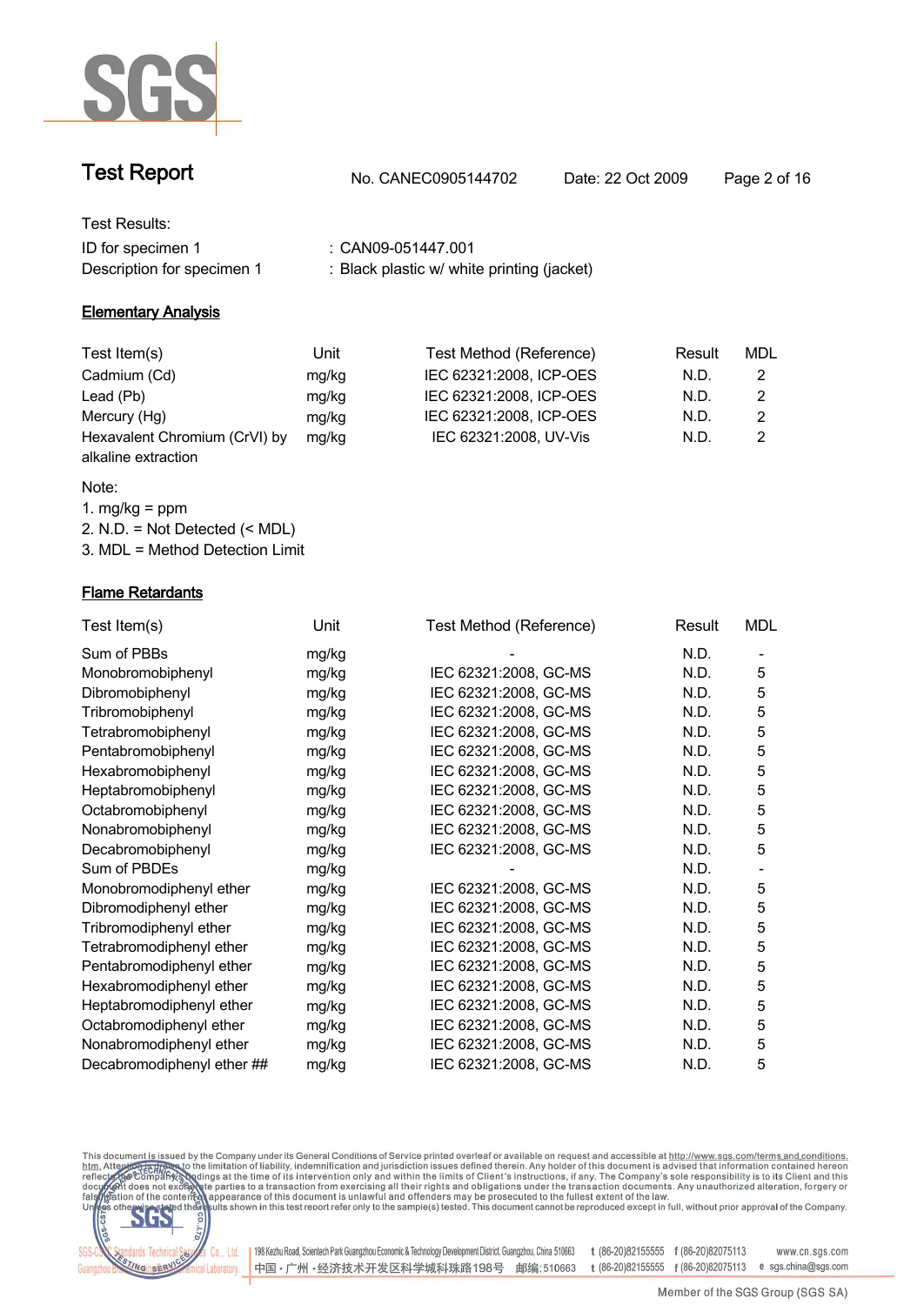

**Test Report No. CANEC0905144702 Date: 22 Oct 2009 Page 3 of 16**

**Note:**

**1. mg/kg = ppm**

**2. N.D. = Not Detected (< MDL)**

**3. MDL = Method Detection Limit**

**4. "-" = Not regulated**

**5. ## = The exemption of DecaBDE in polymeric application according 2005/717/EC was overruled by the European Court of Justice by its decision of 01.04.2008. Subsequently DecaBDE is included in the sum of PBDE after 01.07.2008**

This document is issued by the Company under its General Conditions of Service printed overleaf or available on request and accessible at http://www.sgs.com/terms.and.conditions.<br>
htm. Attention of the limitation of liabil

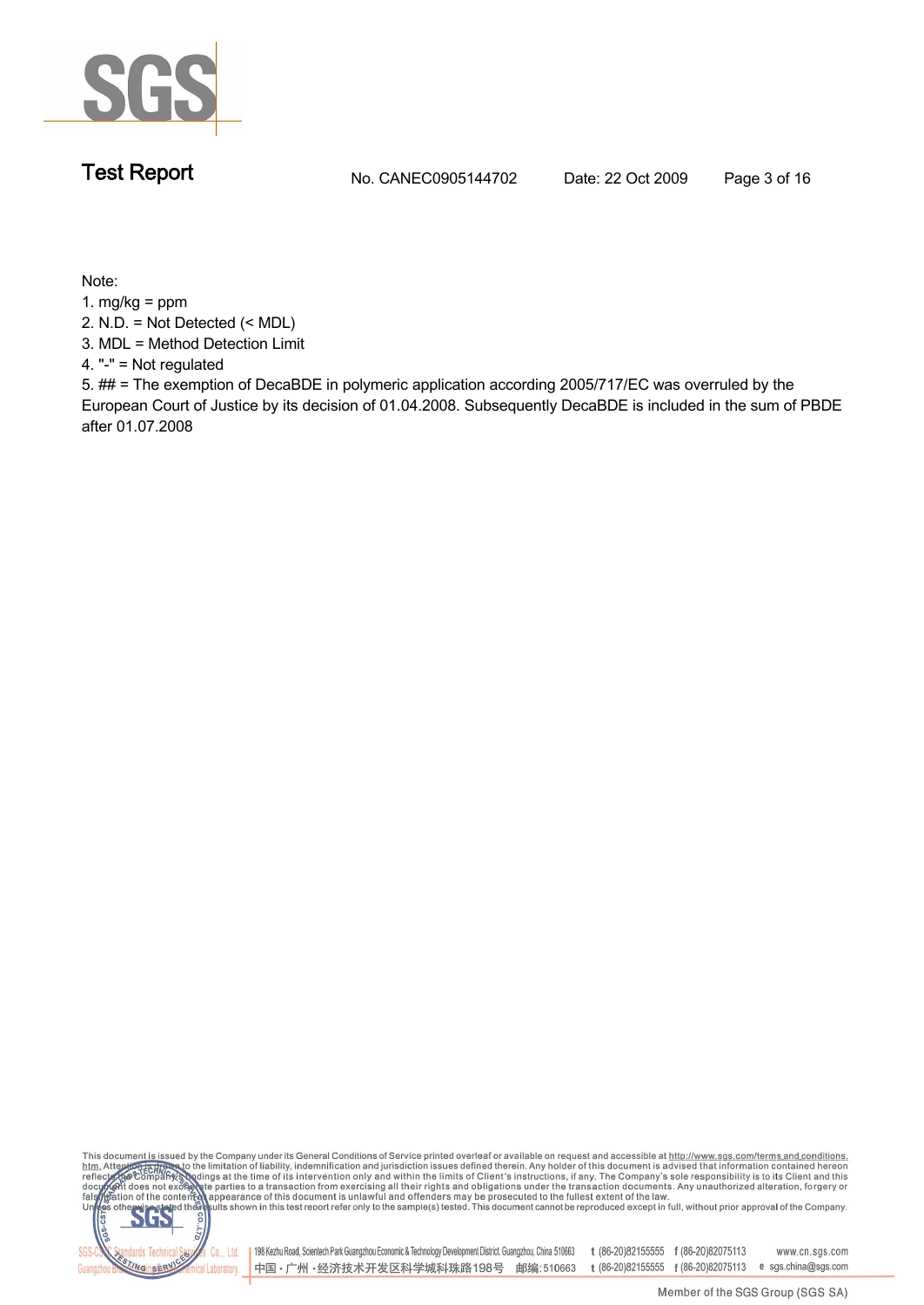

| <b>Test Report</b>         | No. CANEC0905144702   | Date: 22 Oct 2009 | Page 4 of 16 |  |
|----------------------------|-----------------------|-------------------|--------------|--|
| ID for specimen 2          | CAN09-051447.002      |                   |              |  |
| Description for specimen 2 | : Silvery metal shell |                   |              |  |

### **Elementary Analysis**

| Test Item(s)                  | Unit                     | Test Method (Reference) | Result          | MDL |  |
|-------------------------------|--------------------------|-------------------------|-----------------|-----|--|
| Cadmium (Cd)                  | mg/kg                    | IEC 62321:2008, ICP-OES | N.D.            |     |  |
| Lead (Pb)                     | mg/kg                    | IEC 62321:2008, ICP-OES | N.D.            |     |  |
| Mercury (Hg)                  | mg/kg                    | IEC 62321:2008, ICP-OES | N.D.            |     |  |
| Hexavalent Chromium (CrVI) by | $\overline{\phantom{a}}$ | IEC 62321:2008, UV-Vis  | <b>Negative</b> |     |  |
| boiling water extraction      |                          |                         |                 |     |  |

**Note:**

**1. mg/kg = ppm**

**2. N.D. = Not Detected (< MDL)**

**3. MDL = Method Detection Limit**

**4. ♢ = Spot-Test:**

**Negative = Absence of CrVI coating, Positive = Presence of CrVI coating;** 

**(The tested sample should be further verified by boiling-water-extraction method if the spot test result is negative or cannot be confirmed.)**

 **Boiling-water-extraction:**

**Negative = Absence of CrVI coating**

**Positive = Presence of CrVI coating; the detected concentration in boiling-water-extraction solution is equal or greater than 0.02 mg/kg with 50 cm² sample surface area.**

**Storage conditions and production date of the tested sample are unavailable and thus results of Cr(VI) represent status of the sample at the time of testing.**

**5. "-" = Not regulated**

This document is issued by the Company under its General Conditions of Service printed overleaf or available on request and accessible at http://www.sgs.com/terms.and.conditions.<br>htm. Attention of the limitation of liabili

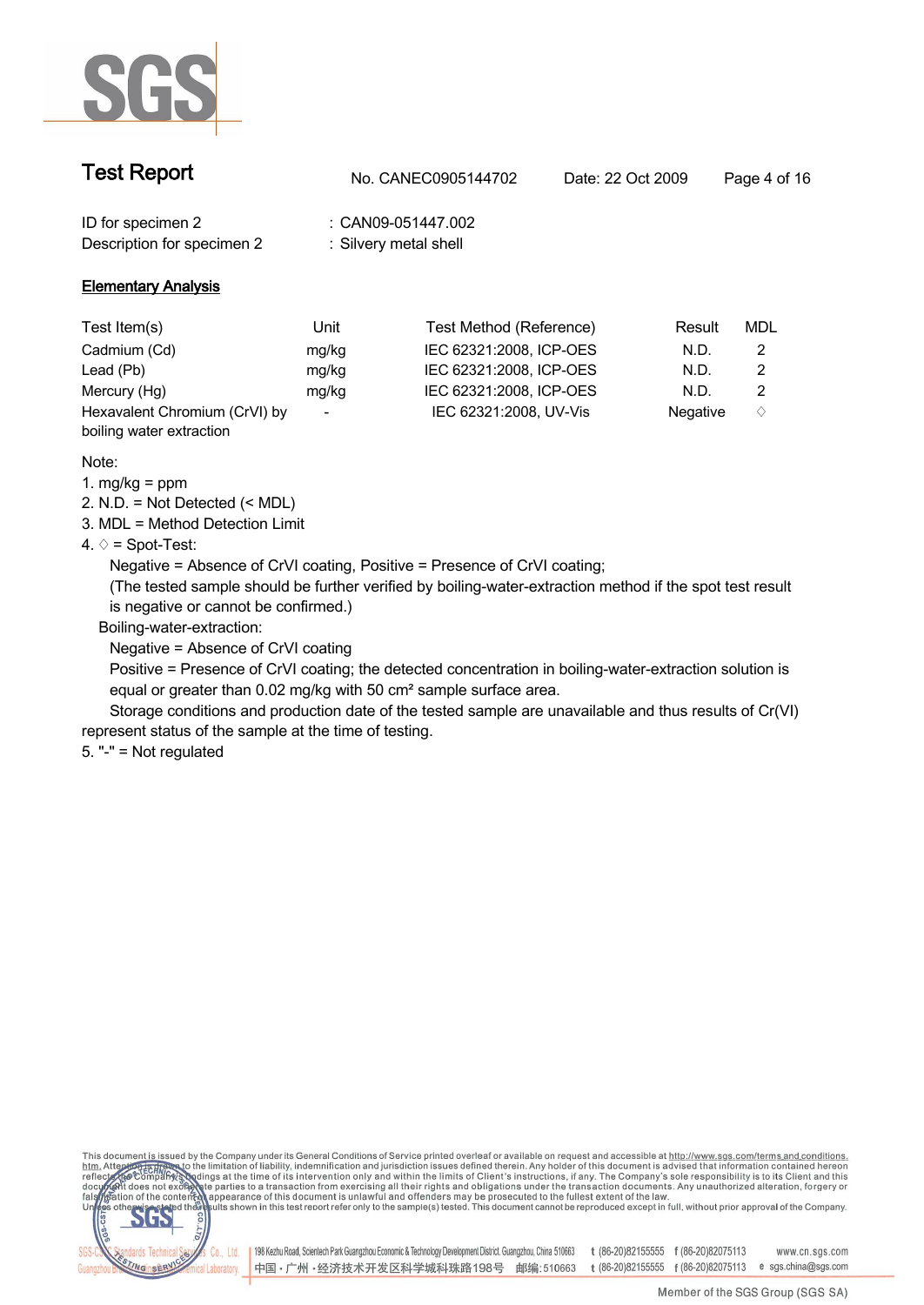

| <b>Test Report</b> | No. CANEC0905144702 | Date: 22 Oct 2009 | Page 5 of 16 |
|--------------------|---------------------|-------------------|--------------|
| ID for specimen 3  | CAN09-051447.003    |                   |              |

| Description for specimen 3 |  |  |
|----------------------------|--|--|
|                            |  |  |

# **Description for specimen 3 : Lt-brown paper w/ liquid**

### **Elementary Analysis**

| Test Item(s)                                         | Unit  | Test Method (Reference) | Result | MDL |
|------------------------------------------------------|-------|-------------------------|--------|-----|
| Cadmium (Cd)                                         | mg/kg | IEC 62321:2008, ICP-OES | N.D.   |     |
| Lead (Pb)                                            | mg/kg | IEC 62321:2008, ICP-OES | N.D.   |     |
| Mercury (Hg)                                         | mg/kg | IEC 62321:2008, ICP-OES | N.D.   |     |
| Hexavalent Chromium (CrVI) by<br>alkaline extraction | mg/kg | IEC 62321:2008, UV-Vis  | N.D.   |     |

### **Note:**

**1. mg/kg = ppm**

**2. N.D. = Not Detected (< MDL)**

**3. MDL = Method Detection Limit**

### **Flame Retardants**

| Test Item(s)               | Unit  | Test Method (Reference) | Result | <b>MDL</b>                   |
|----------------------------|-------|-------------------------|--------|------------------------------|
| Sum of PBBs                | mg/kg |                         | N.D.   | $\qquad \qquad \blacksquare$ |
| Monobromobiphenyl          | mg/kg | IEC 62321:2008, GC-MS   | N.D.   | 5                            |
| Dibromobiphenyl            | mg/kg | IEC 62321:2008, GC-MS   | N.D.   | 5                            |
| Tribromobiphenyl           | mg/kg | IEC 62321:2008, GC-MS   | N.D.   | 5                            |
| Tetrabromobiphenyl         | mg/kg | IEC 62321:2008, GC-MS   | N.D.   | 5                            |
| Pentabromobiphenyl         | mg/kg | IEC 62321:2008, GC-MS   | N.D.   | 5                            |
| Hexabromobiphenyl          | mg/kg | IEC 62321:2008, GC-MS   | N.D.   | 5                            |
| Heptabromobiphenyl         | mg/kg | IEC 62321:2008, GC-MS   | N.D.   | 5                            |
| Octabromobiphenyl          | mg/kg | IEC 62321:2008, GC-MS   | N.D.   | 5                            |
| Nonabromobiphenyl          | mg/kg | IEC 62321:2008, GC-MS   | N.D.   | 5                            |
| Decabromobiphenyl          | mg/kg | IEC 62321:2008, GC-MS   | N.D.   | 5                            |
| Sum of PBDEs               | mg/kg |                         | N.D.   |                              |
| Monobromodiphenyl ether    | mg/kg | IEC 62321:2008, GC-MS   | N.D.   | 5                            |
| Dibromodiphenyl ether      | mg/kg | IEC 62321:2008, GC-MS   | N.D.   | 5                            |
| Tribromodiphenyl ether     | mg/kg | IEC 62321:2008, GC-MS   | N.D.   | 5                            |
| Tetrabromodiphenyl ether   | mg/kg | IEC 62321:2008, GC-MS   | N.D.   | 5                            |
| Pentabromodiphenyl ether   | mg/kg | IEC 62321:2008, GC-MS   | N.D.   | 5                            |
| Hexabromodiphenyl ether    | mg/kg | IEC 62321:2008, GC-MS   | N.D.   | 5                            |
| Heptabromodiphenyl ether   | mg/kg | IEC 62321:2008, GC-MS   | N.D.   | 5                            |
| Octabromodiphenyl ether    | mg/kg | IEC 62321:2008, GC-MS   | N.D.   | 5                            |
| Nonabromodiphenyl ether    | mg/kg | IEC 62321:2008, GC-MS   | N.D.   | 5                            |
| Decabromodiphenyl ether ## | mg/kg | IEC 62321:2008, GC-MS   | N.D.   | 5                            |

This document is issued by the Company under its General Conditions of Service printed overleaf or available on request and accessible at http://www.ggs.com/terms.and.conditions.<br>htm. Attention of limitation of liability,



198 Kezhu Road, Scientech Park Guangzhou Economic & Technology Development District. Guangzhou, China 510663 t (86-20)82155555 f (86-20)82075113 www.cn.sgs.com 中国·广州·经济技术开发区科学城科珠路198号 邮编:510663 t (86-20)82155555 f (86-20)82075113 e sgs.china@sgs.com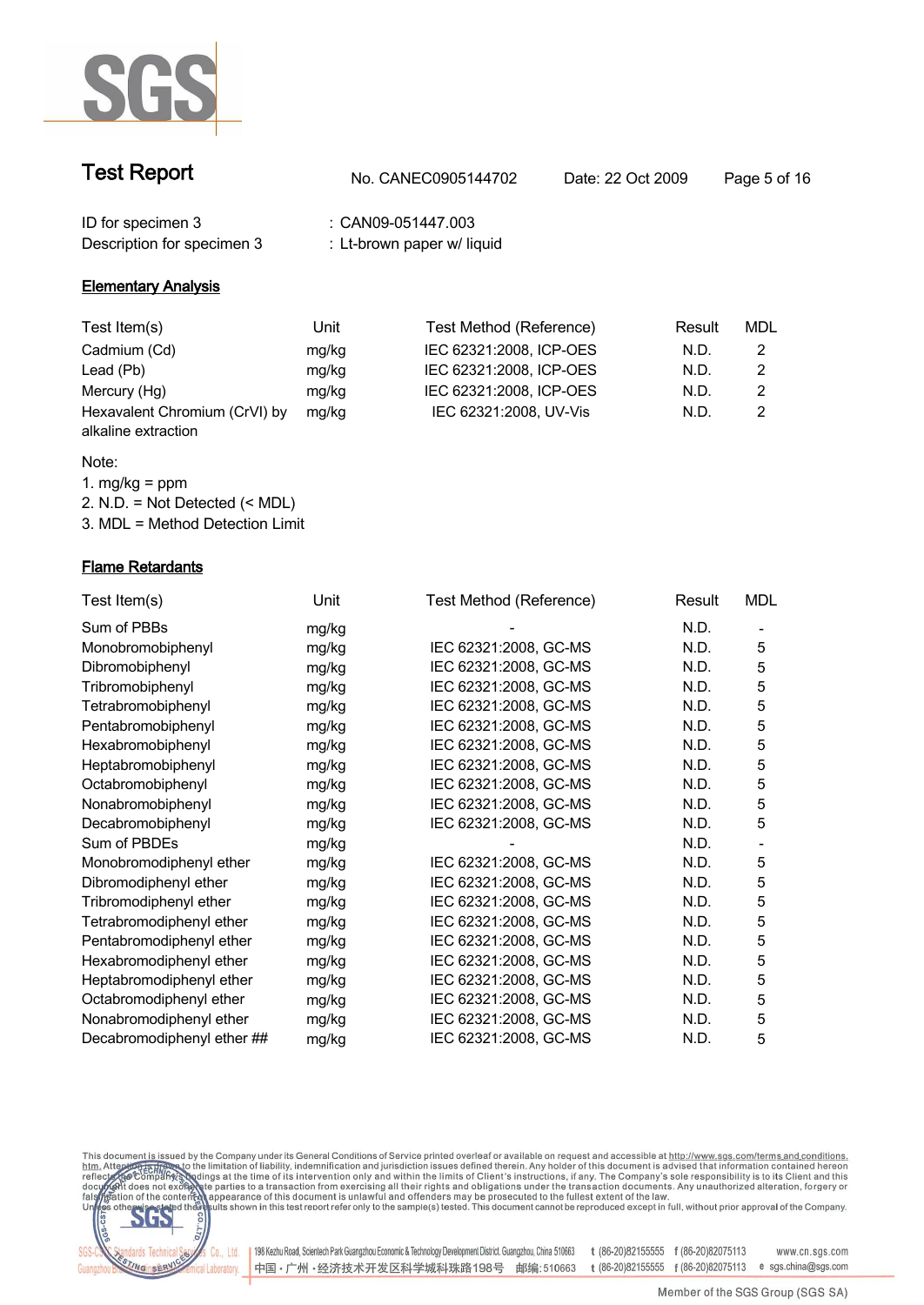

**Test Report No. CANEC0905144702 Date: 22 Oct 2009 Page 6 of 16**

**Note:**

**1. mg/kg = ppm**

**2. N.D. = Not Detected (< MDL)**

**3. MDL = Method Detection Limit**

**4. "-" = Not regulated**

**5. ## = The exemption of DecaBDE in polymeric application according 2005/717/EC was overruled by the European Court of Justice by its decision of 01.04.2008. Subsequently DecaBDE is included in the sum of PBDE after 01.07.2008**

This document is issued by the Company under its General Conditions of Service printed overleaf or available on request and accessible at http://www.sgs.com/terms.and.conditions.<br>htm. Attention of the limitation of liabili

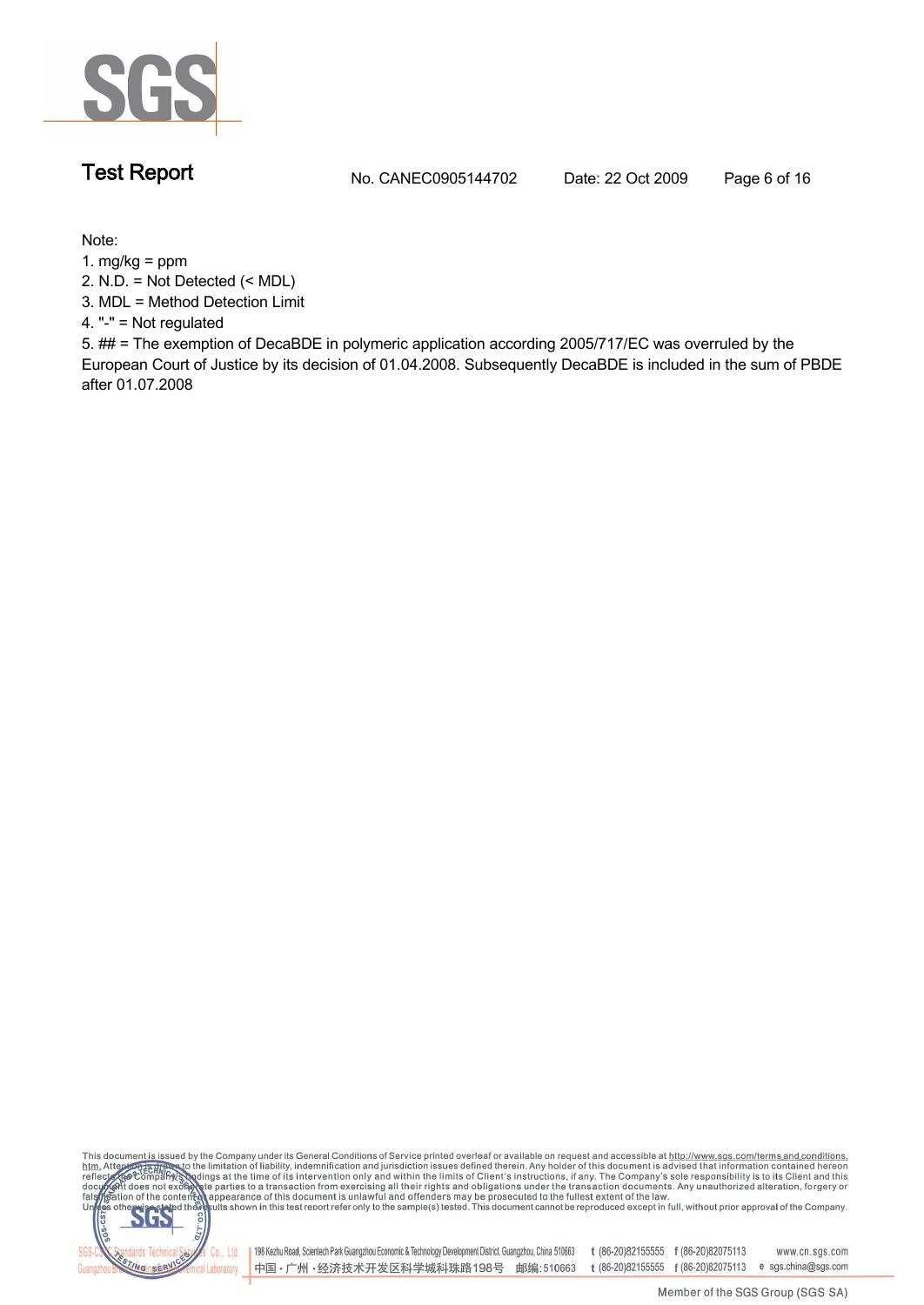

| <b>Test Report</b> | No. CANEC0905144702 | Date: 22 Oct 2009 | Page 7 of 16 |
|--------------------|---------------------|-------------------|--------------|
| ID for specimen 4  | : CAN09-051447.004  |                   |              |

**Description for specimen 4 : Black rubber (cover)**

### **Elementary Analysis**

| Test Item(s)                                         | Unit  | Test Method (Reference) | Result | MDL |
|------------------------------------------------------|-------|-------------------------|--------|-----|
| Cadmium (Cd)                                         | mg/kg | IEC 62321:2008, ICP-OES | N.D.   |     |
| Lead (Pb)                                            | mg/kg | IEC 62321:2008, ICP-OES | 22     |     |
| Mercury (Hg)                                         | mg/kg | IEC 62321:2008, ICP-OES | N.D.   |     |
| Hexavalent Chromium (CrVI) by<br>alkaline extraction | mg/kg | IEC 62321:2008, UV-Vis  | N.D.   |     |

### **Note:**

**1. mg/kg = ppm**

**2. N.D. = Not Detected (< MDL)**

**3. MDL = Method Detection Limit**

### **Flame Retardants**

| Test Item(s)               | Unit  | Test Method (Reference) | Result | <b>MDL</b> |
|----------------------------|-------|-------------------------|--------|------------|
| Sum of PBBs                | mg/kg |                         | N.D.   |            |
| Monobromobiphenyl          | mg/kg | IEC 62321:2008, GC-MS   | N.D.   | 5          |
| Dibromobiphenyl            | mg/kg | IEC 62321:2008, GC-MS   | N.D.   | 5          |
| Tribromobiphenyl           | mg/kg | IEC 62321:2008, GC-MS   | N.D.   | 5          |
| Tetrabromobiphenyl         | mg/kg | IEC 62321:2008, GC-MS   | N.D.   | 5          |
| Pentabromobiphenyl         | mg/kg | IEC 62321:2008, GC-MS   | N.D.   | 5          |
| Hexabromobiphenyl          | mg/kg | IEC 62321:2008, GC-MS   | N.D.   | 5          |
| Heptabromobiphenyl         | mg/kg | IEC 62321:2008, GC-MS   | N.D.   | 5          |
| Octabromobiphenyl          | mg/kg | IEC 62321:2008, GC-MS   | N.D.   | 5          |
| Nonabromobiphenyl          | mg/kg | IEC 62321:2008, GC-MS   | N.D.   | 5          |
| Decabromobiphenyl          | mg/kg | IEC 62321:2008, GC-MS   | N.D.   | 5          |
| Sum of PBDEs               | mg/kg |                         | N.D.   |            |
| Monobromodiphenyl ether    | mg/kg | IEC 62321:2008, GC-MS   | N.D.   | 5          |
| Dibromodiphenyl ether      | mg/kg | IEC 62321:2008, GC-MS   | N.D.   | 5          |
| Tribromodiphenyl ether     | mg/kg | IEC 62321:2008, GC-MS   | N.D.   | 5          |
| Tetrabromodiphenyl ether   | mg/kg | IEC 62321:2008, GC-MS   | N.D.   | 5          |
| Pentabromodiphenyl ether   | mg/kg | IEC 62321:2008, GC-MS   | N.D.   | 5          |
| Hexabromodiphenyl ether    | mg/kg | IEC 62321:2008, GC-MS   | N.D.   | 5          |
| Heptabromodiphenyl ether   | mg/kg | IEC 62321:2008, GC-MS   | N.D.   | 5          |
| Octabromodiphenyl ether    | mg/kg | IEC 62321:2008, GC-MS   | N.D.   | 5          |
| Nonabromodiphenyl ether    | mg/kg | IEC 62321:2008, GC-MS   | N.D.   | 5          |
| Decabromodiphenyl ether ## | mg/kg | IEC 62321:2008, GC-MS   | N.D.   | 5          |

This document is issued by the Company under its General Conditions of Service printed overleaf or available on request and accessible at http://www.ggs.com/terms.and.conditions.<br>htm. Attention of limitation of liability,



198 Kezhu Road, Scientech Park Guangzhou Economic & Technology Development District. Guangzhou, China 510663 t (86-20)82155555 f (86-20)82075113 www.cn.sgs.com 中国 • 广州 • 经济技术开发区科学城科珠路198号 邮编: 510663 t (86-20)82155555 f (86-20)82075113 e sgs.china@sgs.com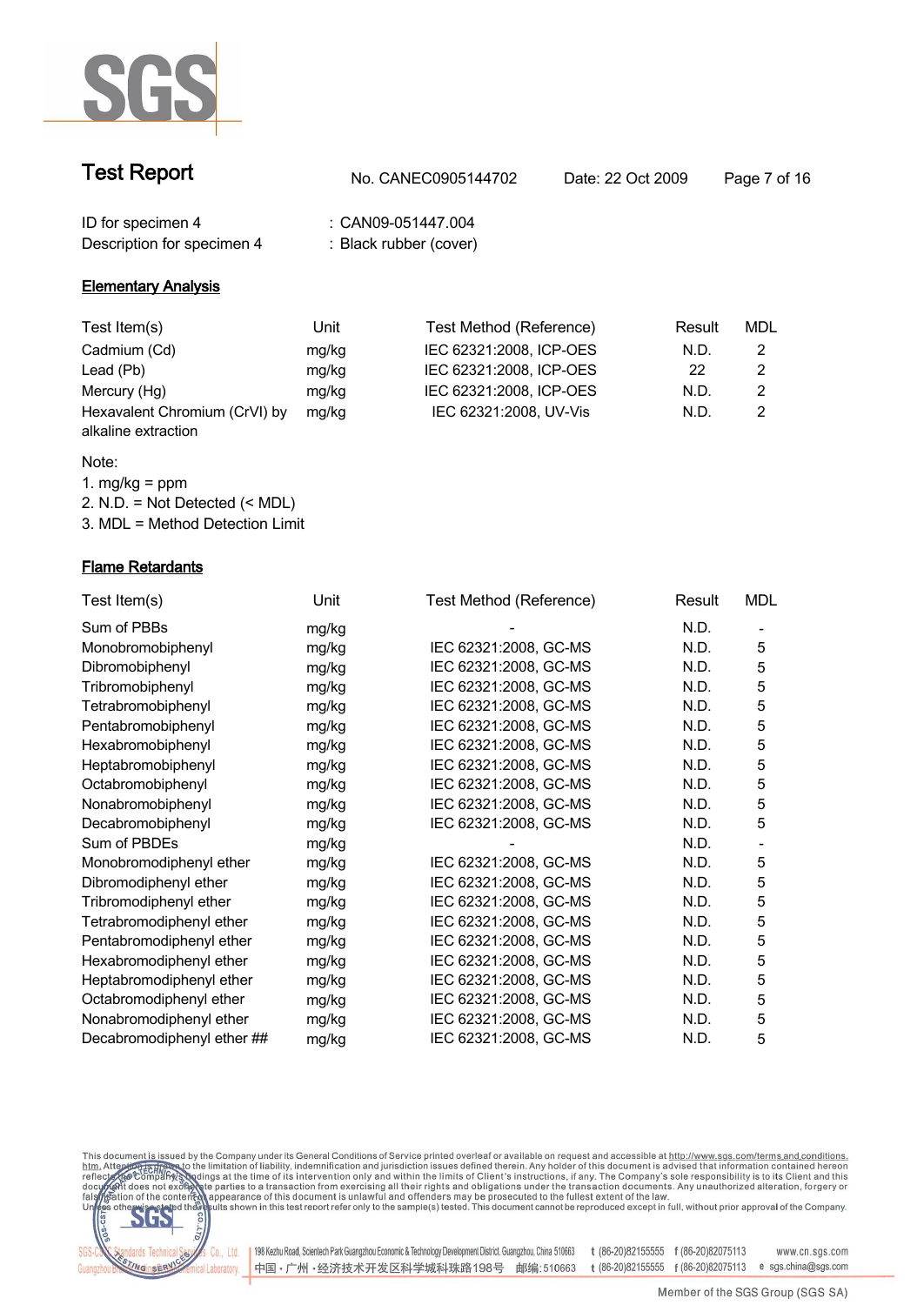

**Test Report No. CANEC0905144702 Date: 22 Oct 2009 Page 8 of 16**

**Note:**

**1. mg/kg = ppm**

**2. N.D. = Not Detected (< MDL)**

**3. MDL = Method Detection Limit**

**4. "-" = Not regulated**

**5. ## = The exemption of DecaBDE in polymeric application according 2005/717/EC was overruled by the European Court of Justice by its decision of 01.04.2008. Subsequently DecaBDE is included in the sum of PBDE after 01.07.2008**

This document is issued by the Company under its General Conditions of Service printed overleaf or available on request and accessible at http://www.sgs.com/terms.and.conditions.<br>htm. Attention of the limitation of liabili

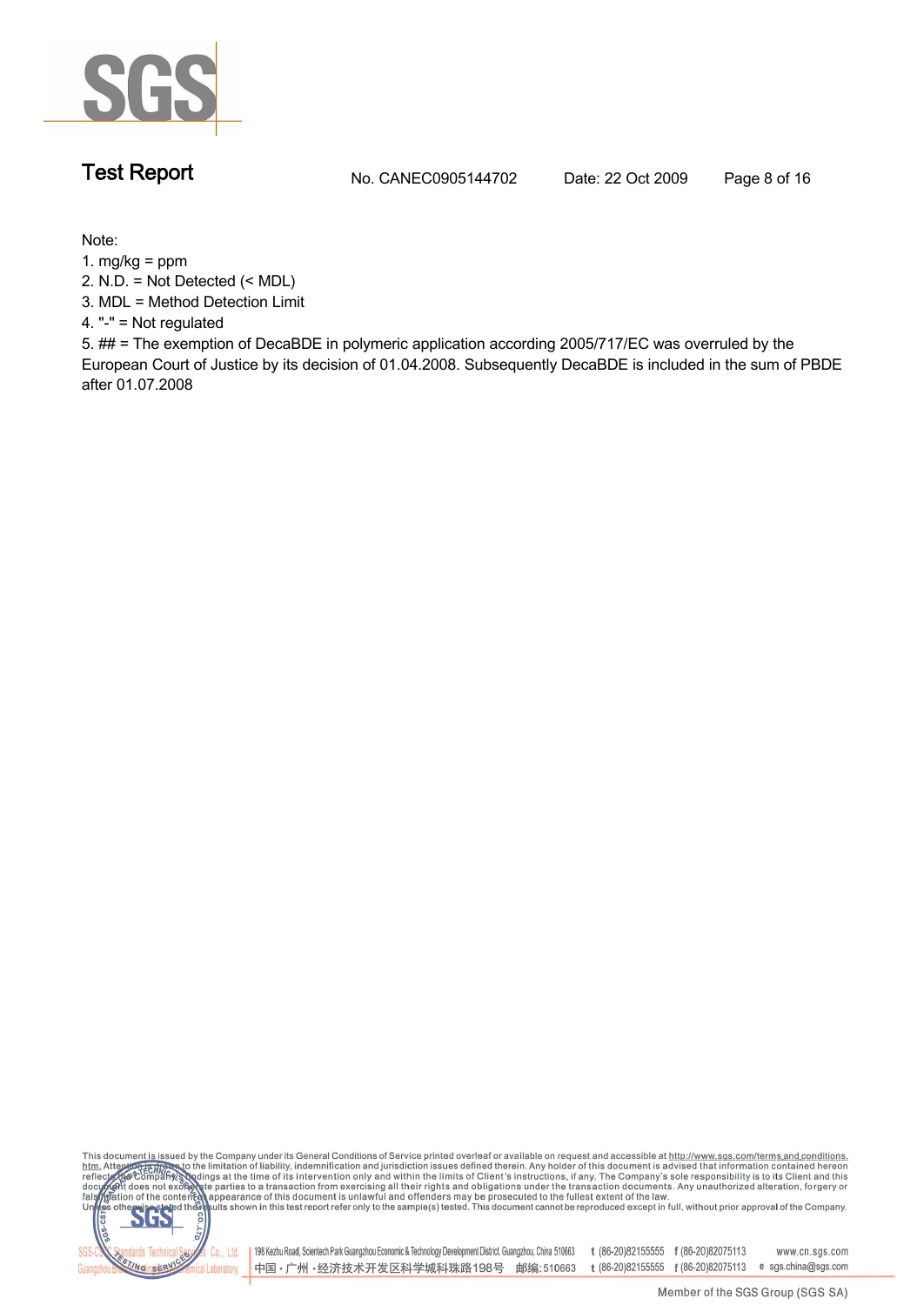

| <b>Test Report</b>                              | No. CANEC0905144702                   | Date: 22 Oct 2009 | Page 9 of 16 |
|-------------------------------------------------|---------------------------------------|-------------------|--------------|
| ID for specimen 5<br>Description for specimen 5 | CAN09-051447.005<br>Silvery metal pin |                   |              |

### **Elementary Analysis**

| Test Item(s)                  | Unit  | Test Method (Reference) | Result          | MDL |  |
|-------------------------------|-------|-------------------------|-----------------|-----|--|
| Cadmium (Cd)                  | mg/kg | IEC 62321:2008, ICP-OES | N.D.            |     |  |
| Lead (Pb)                     | mg/kg | IEC 62321:2008, ICP-OES | 15              |     |  |
| Mercury (Hg)                  | mg/kg | IEC 62321:2008, ICP-OES | N.D.            |     |  |
| Hexavalent Chromium (CrVI) by |       | IEC 62321:2008, UV-Vis  | <b>Negative</b> |     |  |
| boiling water extraction      |       |                         |                 |     |  |

**Note:**

**1. mg/kg = ppm**

**2. N.D. = Not Detected (< MDL)**

**3. MDL = Method Detection Limit**

**4. ♢ = Spot-Test:**

**Negative = Absence of CrVI coating, Positive = Presence of CrVI coating;** 

**(The tested sample should be further verified by boiling-water-extraction method if the spot test result is negative or cannot be confirmed.)**

 **Boiling-water-extraction:**

**Negative = Absence of CrVI coating**

**Positive = Presence of CrVI coating; the detected concentration in boiling-water-extraction solution is equal or greater than 0.02 mg/kg with 50 cm² sample surface area.**

**Storage conditions and production date of the tested sample are unavailable and thus results of Cr(VI) represent status of the sample at the time of testing.**

**5. "-" = Not regulated**

This document is issued by the Company under its General Conditions of Service printed overleaf or available on request and accessible at http://www.sgs.com/terms.and.conditions.<br>htm. Attention of the limitation of liabili

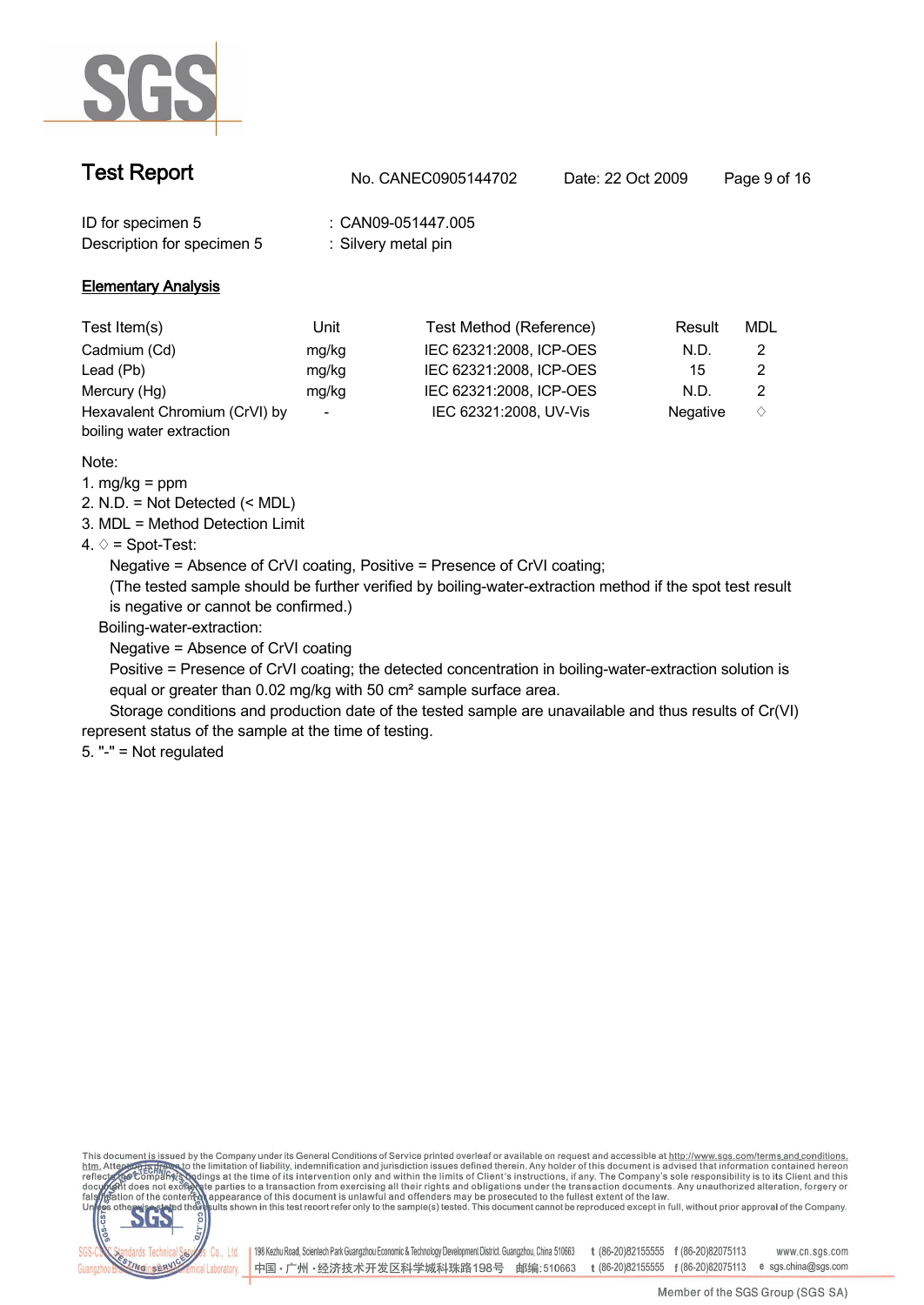

| <b>Test Report</b> | No. CANEC0905144702 | Date: 22 Oct 2009 | Page 10 of 16 |
|--------------------|---------------------|-------------------|---------------|
| ID for specimen 6  | : CAN09-051447.006  |                   |               |

**Description for specimen 6 : Silver-grey foil**

### **Elementary Analysis**

| Test Item(s)                  | Unit                     | Test Method (Reference) | Result          | MDL |  |
|-------------------------------|--------------------------|-------------------------|-----------------|-----|--|
| Cadmium (Cd)                  | mg/kg                    | IEC 62321:2008, ICP-OES | N.D.            |     |  |
| Lead (Pb)                     | mg/kg                    | IEC 62321:2008, ICP-OES | N.D.            |     |  |
| Mercury (Hg)                  | mg/kg                    | IEC 62321:2008, ICP-OES | N.D.            |     |  |
| Hexavalent Chromium (CrVI) by | $\overline{\phantom{a}}$ | IEC 62321:2008, UV-Vis  | <b>Negative</b> |     |  |
| boiling water extraction      |                          |                         |                 |     |  |

**Note:**

**1. mg/kg = ppm**

**2. N.D. = Not Detected (< MDL)**

**3. MDL = Method Detection Limit**

### **4. ♢ = Spot-Test:**

**Negative = Absence of CrVI coating, Positive = Presence of CrVI coating;** 

**(The tested sample should be further verified by boiling-water-extraction method if the spot test result is negative or cannot be confirmed.)**

 **Boiling-water-extraction:**

**Negative = Absence of CrVI coating**

**Positive = Presence of CrVI coating; the detected concentration in boiling-water-extraction solution is equal or greater than 0.02 mg/kg with 50 cm² sample surface area.**

**Storage conditions and production date of the tested sample are unavailable and thus results of Cr(VI) represent status of the sample at the time of testing.**

**5. "-" = Not regulated**

### **Flame Retardants**

| Test Item(s)            | Unit  | Test Method (Reference) | Result | <b>MDL</b> |
|-------------------------|-------|-------------------------|--------|------------|
| Sum of PBBs             | mg/kg |                         | N.D.   |            |
| Monobromobiphenyl       | mg/kg | IEC 62321:2008, GC-MS   | N.D.   | 5          |
| Dibromobiphenyl         | mg/kg | IEC 62321:2008, GC-MS   | N.D.   | 5          |
| Tribromobiphenyl        | mg/kg | IEC 62321:2008, GC-MS   | N.D.   | 5          |
| Tetrabromobiphenyl      | mg/kg | IEC 62321:2008, GC-MS   | N.D.   | 5          |
| Pentabromobiphenyl      | mg/kg | IEC 62321:2008, GC-MS   | N.D.   | 5          |
| Hexabromobiphenyl       | mg/kg | IEC 62321:2008. GC-MS   | N.D.   | 5          |
| Heptabromobiphenyl      | mg/kg | IEC 62321:2008, GC-MS   | N.D.   | 5          |
| Octabromobiphenyl       | mg/kg | IEC 62321:2008, GC-MS   | N.D.   | 5          |
| Nonabromobiphenyl       | mg/kg | IEC 62321:2008. GC-MS   | N.D.   | 5          |
| Decabromobiphenyl       | mg/kg | IEC 62321:2008, GC-MS   | N.D.   | 5          |
| Sum of PBDEs            | mg/kg |                         | N.D.   |            |
| Monobromodiphenyl ether | mg/kg | IEC 62321:2008, GC-MS   | N.D.   | 5          |
| Dibromodiphenyl ether   | mg/kg | IEC 62321:2008. GC-MS   | N.D.   | 5          |

This document is issued by the Company under its General Conditions of Service printed overleaf or available on request and accessible at http://www.sgs.com/terms.and.conditions.<br>htm. Attention of the limitation of liabili



198 Kezhu Road, Scientech Park Guangzhou Economic & Technology Development District. Guangzhou, China 510663 t (86-20)82155555 f (86-20)82075113 中国·广州·经济技术开发区科学城科珠路198号 邮编:510663 t (86-20)82155555 f (86-20)82075113 e sgs.china@sgs.com

www.cn.sgs.com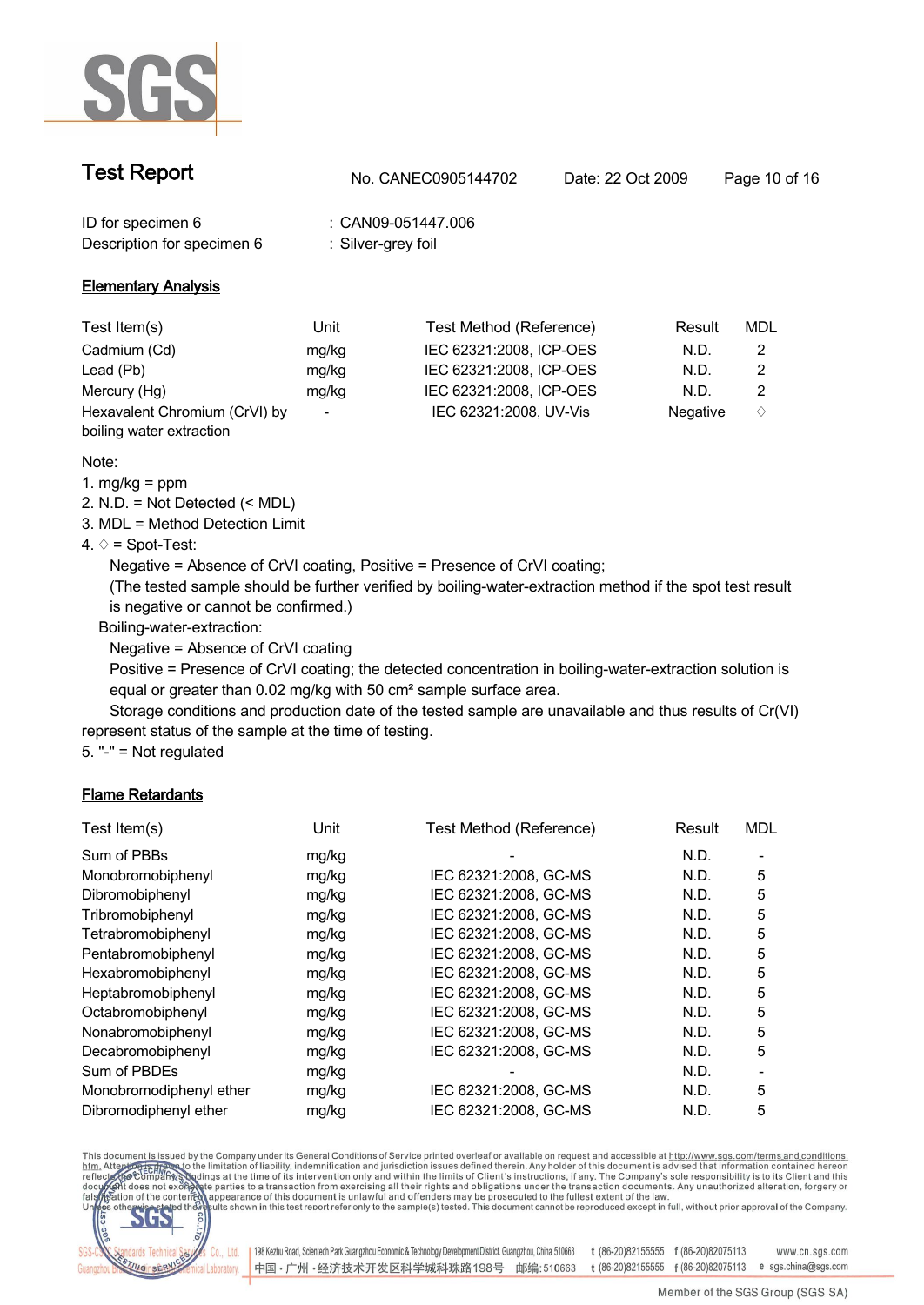

**Test Report No. CANEC0905144702 Date: 22 Oct 2009 Page 11 of 16**

| Test Item(s)               | Unit  | Test Method (Reference) | Result | MDL |
|----------------------------|-------|-------------------------|--------|-----|
|                            |       |                         |        |     |
| Tribromodiphenyl ether     | mg/kg | IEC 62321:2008, GC-MS   | N.D.   | 5   |
| Tetrabromodiphenyl ether   | mg/kg | IEC 62321:2008, GC-MS   | N.D.   | 5   |
| Pentabromodiphenyl ether   | mg/kg | IEC 62321:2008, GC-MS   | N.D.   | 5   |
| Hexabromodiphenyl ether    | mg/kg | IEC 62321:2008, GC-MS   | N.D.   | 5   |
| Heptabromodiphenyl ether   | mg/kg | IEC 62321:2008, GC-MS   | N.D.   | 5   |
| Octabromodiphenyl ether    | mg/kg | IEC 62321:2008, GC-MS   | N.D.   | 5   |
| Nonabromodiphenyl ether    | mg/kg | IEC 62321:2008, GC-MS   | N.D.   | 5   |
| Decabromodiphenyl ether ## | mg/kg | IEC 62321:2008, GC-MS   | N.D.   | 5   |
|                            |       |                         |        |     |

**Note:**

- **1. mg/kg = ppm**
- **2. N.D. = Not Detected (< MDL)**
- **3. MDL = Method Detection Limit**
- **4. "-" = Not regulated**

**5. ## = The exemption of DecaBDE in polymeric application according 2005/717/EC was overruled by the European Court of Justice by its decision of 01.04.2008. Subsequently DecaBDE is included in the sum of PBDE after 01.07.2008**

**Remark: Results and photo(s) of this report refer to test report CANEC0905144701.**

This document is issued by the Company under its General Conditions of Service printed overleaf or available on request and accessible at http://www.sgs.com/terms.and.conditions.<br>htm. Attention of the limitation of liabili

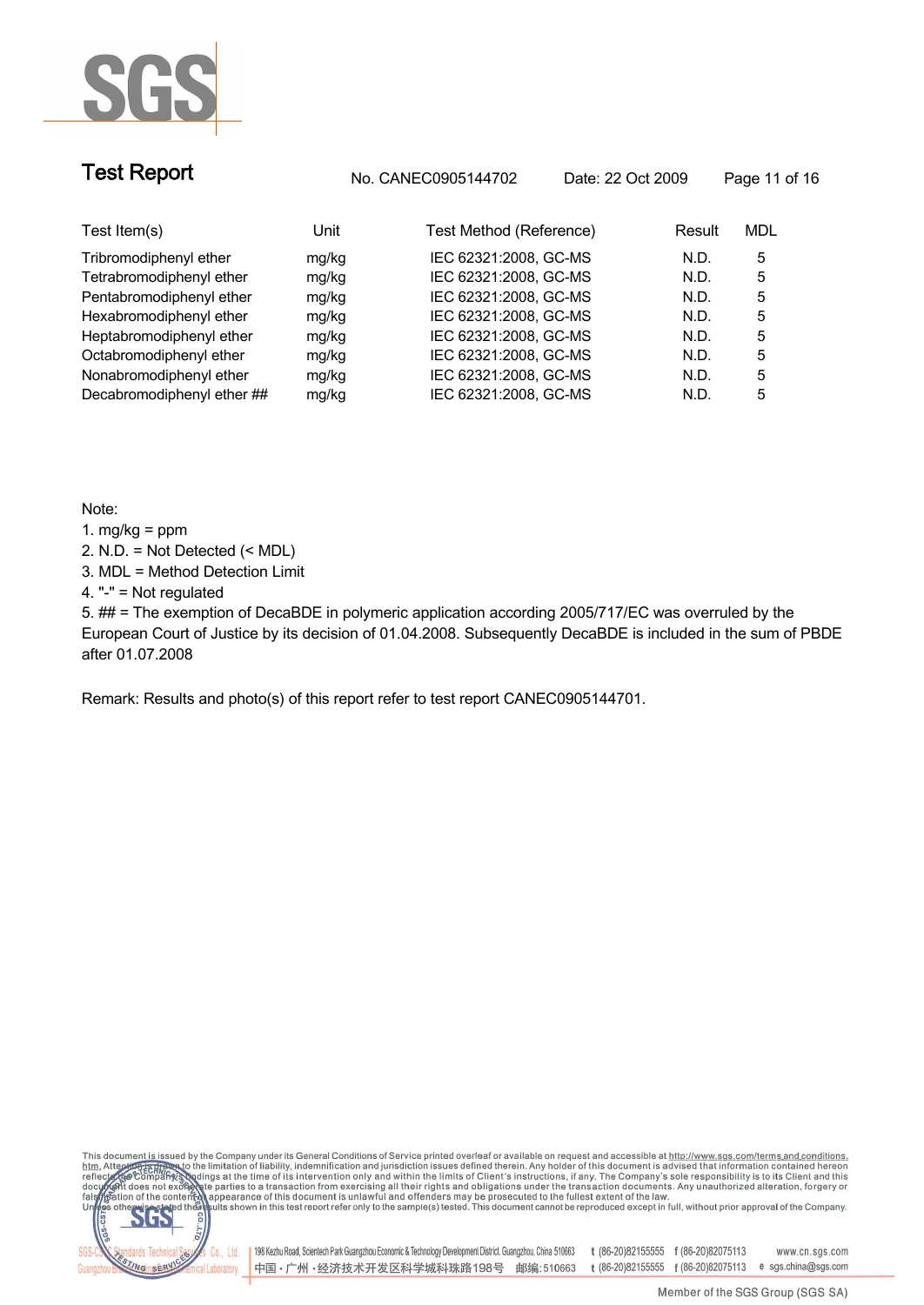

**Test Report No. CANEC0905144702 Date: 22 Oct 2009 Page 12 of 16**

### **ATTACHMENTS**

### **Testing Flow Chart**

- 1) Name of the person who made measurement: Luke Xu / Lily Lee
- 2) Name of the person in charge of measurement: Adams Yu / Leo Wang
- 3) These samples were dissolved totally by pre-conditioning method according to below flow chart (Cr<sup>6+</sup> test method excluded).



This document is issued by the Company under its General Conditions of Service printed overleaf or available on request and accessible at http://www.sgs.com/terms.and.conditions.<br>htm. Attention of the limitation of liabili



Co., Ltd. | 198 Kezhu Road, Scientech Park Guangzhou Economic & Technology Development District. Guangzhou, China 510663 t (86-20)82155555 f (86-20)82075113 www.cn.sgs.com 中国·广州·经济技术开发区科学城科珠路198号 邮编:510663 t (86-20)82155555 f (86-20)82075113 e sgs.china@sgs.com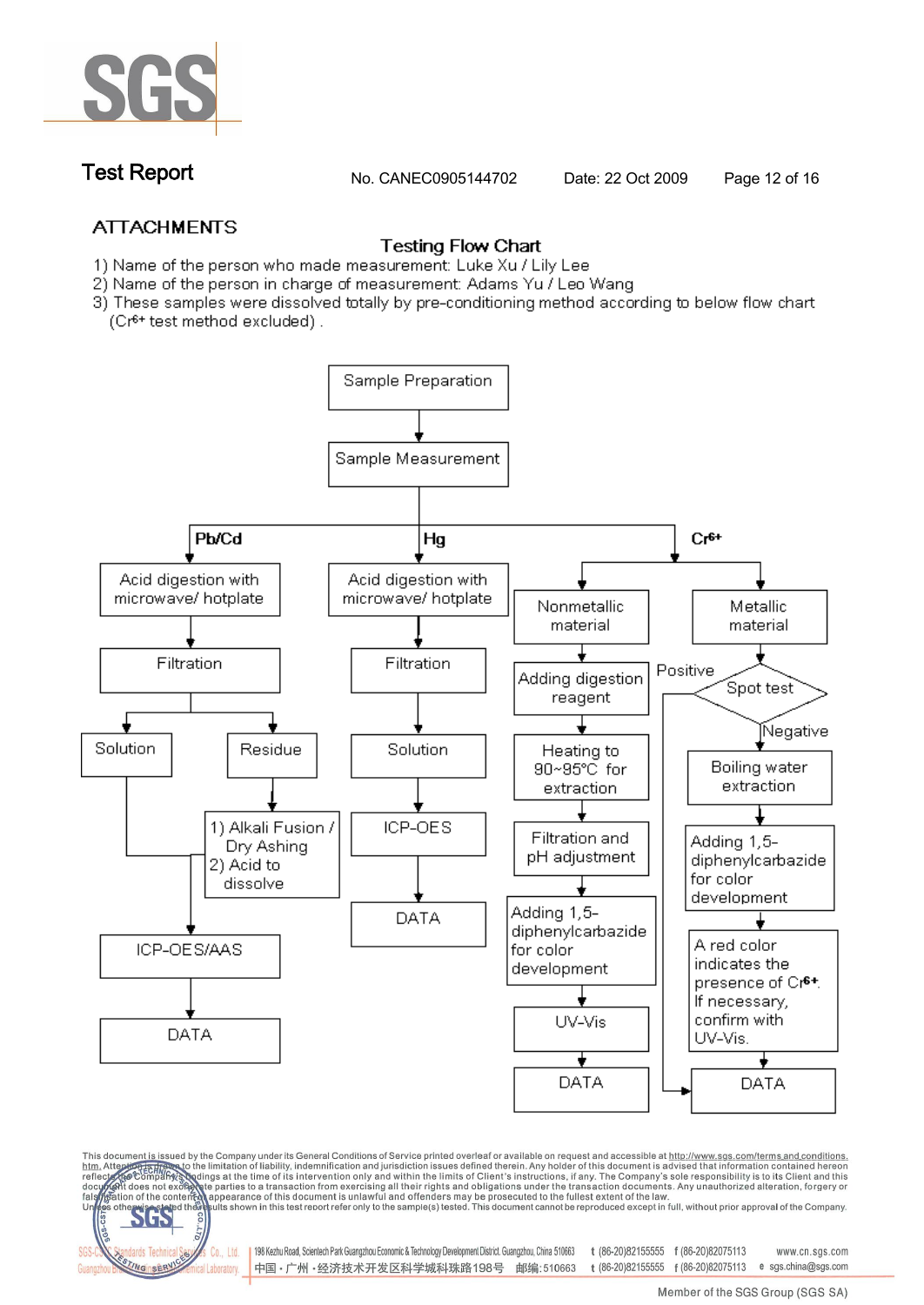

**Test Report No. CANEC0905144702 Date: 22 Oct 2009 Page 13 of 16**

### **Testing Flow Chart**

1) Name of the person who made measurement: Lina Tang

2) Name of the person in charge of measurement: Tina Zhao



This document is issued by the Company under its General Conditions of Service printed overleaf or available on request and accessible at http://www.sgs.com/terms.and.conditions.<br>htm. Attention of the limitation of liabili

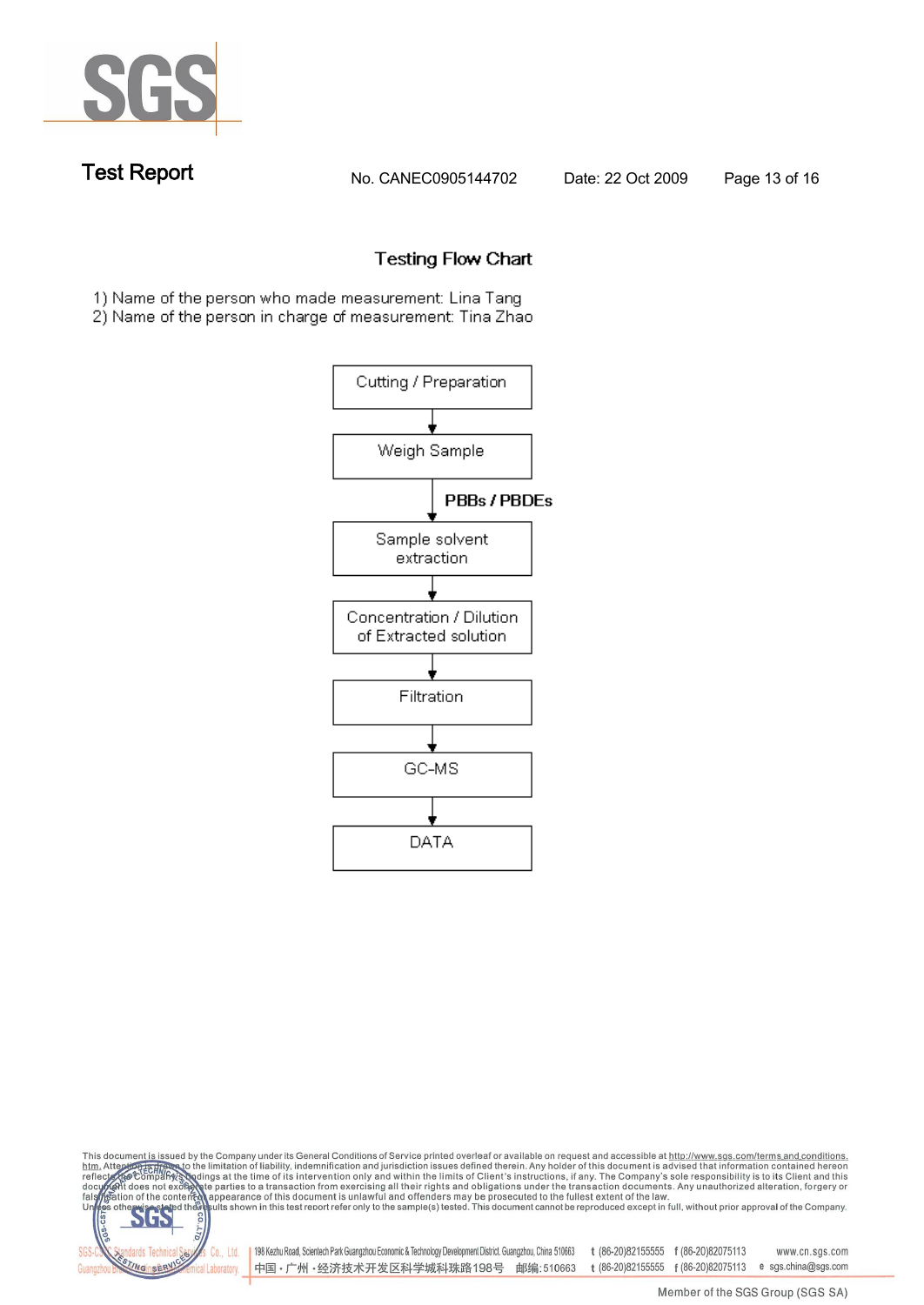

**Test Report No. CANEC0905144702 Date: 22 Oct 2009 Page 14 of 16**

**Sample photo:**





This document is issued by the Company under its General Conditions of Service printed overleaf or available on request and accessible at http://www.sgs.com/terms.and.conditions.<br>htm. Attendent is issued by the Umitation o ults shown in this test report refer only to the sample(s) tested. This document cannot be reproduced except in full, without prior approval of the Company. 198 Kezhu Road, Scientech Park Guangzhou Economic & Technology Development District. Guangzhou, China 510663 t (86-20)82155555 f (86-20)82075113 www.cn.sgs.com Co., Ltd.

中国·广州·经济技术开发区科学城科珠路198号 邮编:510663

cal Laboratory.

t (86-20)82155555 f (86-20)82075113 e sgs.china@sgs.com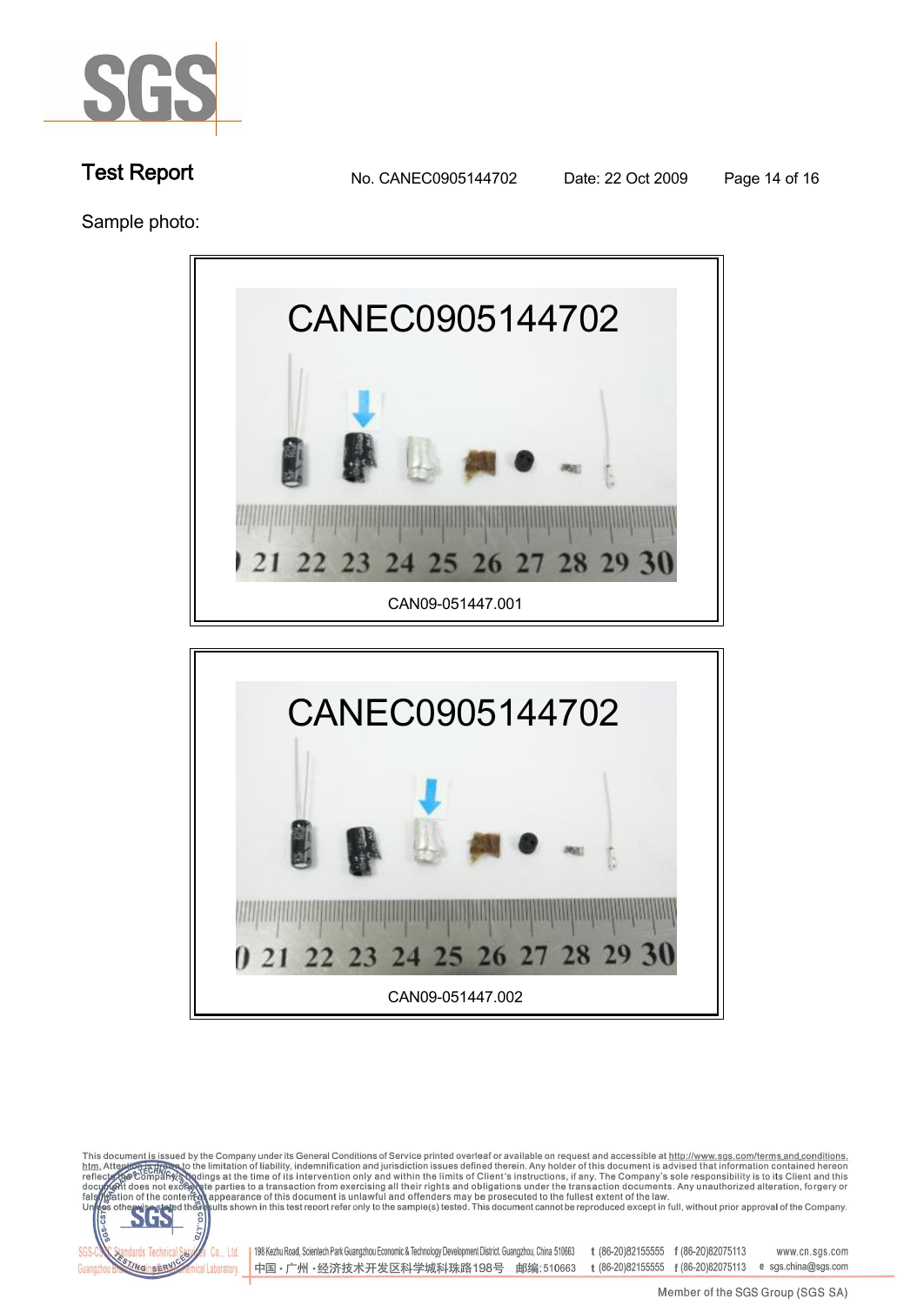

**Test Report No. CANEC0905144702 Date: 22 Oct 2009 Page 15 of 16**





This document is issued by the Company under its General Conditions of Service printed overleaf or available on request and accessible at http://www.sgs.com/terms.and.conditions.<br>htm. Attention of the limitation of liabili

Co., Ltd.

cal Laboratory